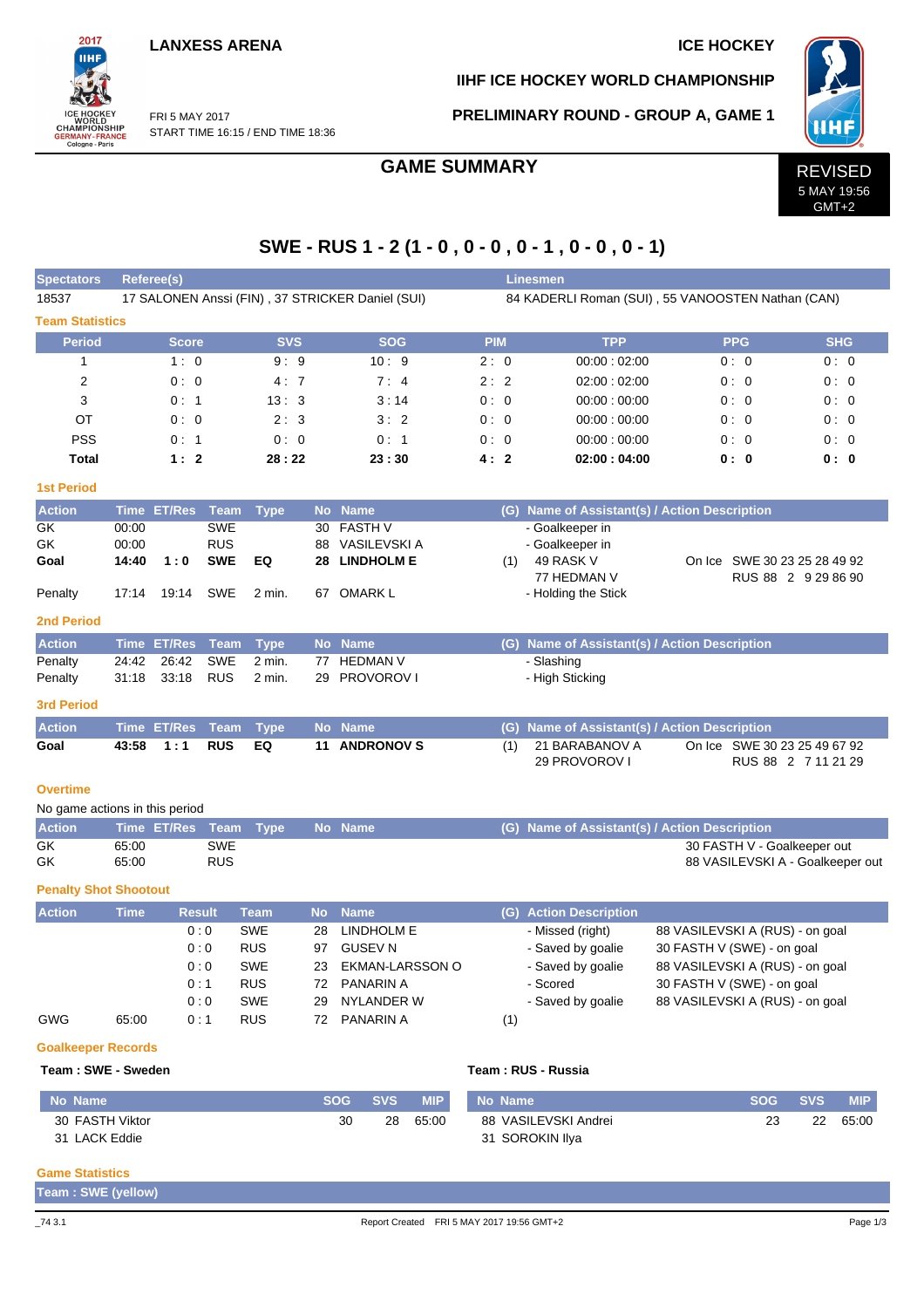### **LANXESS ARENA ICE HOCKEY**



FRI 5 MAY 2017 START TIME 16:15 / END TIME 18:36

# **IIHF ICE HOCKEY WORLD CHAMPIONSHIP**



### **PRELIMINARY ROUND - GROUP A, GAME 1**

| <b>Head Coach: GRONBORG Rikard</b> |                             |          |              |   |   |    |          |                   |             | <b>Shots on Goal</b> |   |   |         |          |       | Time on Ice |                |                     |           |                           |            |            |  |
|------------------------------------|-----------------------------|----------|--------------|---|---|----|----------|-------------------|-------------|----------------------|---|---|---------|----------|-------|-------------|----------------|---------------------|-----------|---------------------------|------------|------------|--|
| No Pos Name                        |                             | G.       |              |   |   |    |          | PIM FO+ FO- FO+/- | FO%         |                      | 2 |   | 3 OT TS |          | $+/-$ |             |                | 3                   | <b>OT</b> | <b>TOT</b>                | <b>SHF</b> | <b>AVG</b> |  |
| 6 D                                | <b>STRALMAN Anton</b>       | 0        | 0            | 0 | 0 | 0  | 0        | 0                 | 0.00        | 0                    | 0 | 0 | 0       | 0        | 0     | 8:03        | 9:27           | 7:59                | 0:00      | 25:29                     | 35         | 0:43       |  |
| 28 F                               | <b>LINDHOLM Elias</b>       |          | 0            |   | 0 |    | 8        | -7                | 11.11       |                      | 0 |   | 0       |          | $+1$  |             |                |                     |           | 5:22 7:34 6:27 1:14 20:37 | 28         | 0:44       |  |
| 49 F                               | <b>RASK Victor</b>          | 0        |              |   | 0 | 3  | 5        | $-2$              | 37.50       | 0                    |   | 0 | 0       |          | ი     | 4:09        |                | 7:24 6:22           | 0:00      | 17:55                     | 25         | 0:43       |  |
| 77 D                               | HEDMAN Victor +A            | $\Omega$ |              |   | 2 | 0  | $\Omega$ | $\Omega$          | 0.00        | 0                    | 0 | 0 |         |          | 0     |             |                |                     |           | 7:40 8:17 7:35 1:32 25:04 | 35         | 0:42       |  |
| 92 F                               | LANDESKOG Gabriel +A        | 0        | 0            | 0 | 0 | 0  |          | -1                | 0.00        | 0                    |   | 0 | 0       |          | 0     |             |                |                     |           | 3:01 7:38 6:39 1:47 19:05 | 26         | 0:44       |  |
| 16 F                               | <b>KRUGER Marcus</b>        | $\Omega$ | 0            | 0 | 0 | 4  | 6        | $-2$              | 40.00       | 0                    | 0 | 0 | 0       | 0        | 0     |             |                | 4:36 3:26 4:03 0:00 |           | 12:05                     | 23         | 0:31       |  |
| 22 F                               | <b>ERIKSSON EK Joel</b>     | 0        | 0            | 0 | 0 | 0  | 2        | $-2$              | 0.00        | 2                    | 0 | 0 | 0       | 2        | 0     |             |                | 8:25 4:05 5:41 0:34 |           | 18:45                     | 30         | 0:37       |  |
| 23 D                               | <b>EKMAN-LARSSON Oliver</b> | 0        | 0            | 0 | 0 | 0  | $\Omega$ | 0                 | 0.00        | 3                    | 0 | 0 | 0       | 3        | 0     |             |                | 3:24 4:43 5:02 1:10 |           | 14:19                     | 22         | 0:39       |  |
| 25 D                               | <b>BRODIN Jonas</b>         | 0        | 0            | 0 | 0 | 0  | 0        | 0                 | 0.00        | 0                    | 0 | 0 | 0       | 0        | 0     |             |                | 4:55 5:56 5:53 0:00 |           | 16:44                     | 24         | 0:41       |  |
| 67 F                               | <b>OMARK Linus</b>          | 0        | 0            | 0 | 2 | 0  | 0        | 0                 | 0.00        | 0                    | 0 | 0 | 0       | 0        | -1    |             |                | 7:53 3:09 1:24 0:00 |           | 12:26                     | 17         | 0:43       |  |
| 3 D                                | <b>KLINGBERG John</b>       | $\Omega$ | 0            | 0 | 0 | 0  | 0        | 0                 | 0.00        | 0                    | 2 | 0 | 0       |          | 0     |             |                | 4:46 5:31 6:16 2:10 |           | 18:43                     | 29         | 0:38       |  |
| 24 D                               | <b>EDLER Alexander</b>      | 0        | 0            | 0 | 0 | 0  | $\Omega$ | 0                 | 0.00        | 0                    | 0 |   | 0       |          | 0     |             |                | 6:02 4:25 5:55 0:00 |           | 16:22                     | 28         | 0:35       |  |
| 29 F                               | <b>NYLANDER William</b>     | 0        | 0            | 0 | 0 | 3  |          |                   | 75.00       | 0                    | 0 | 0 |         |          | 0     |             |                | 3:55 6:30 5:09 1:49 |           | 17:23                     | 22         | 0:47       |  |
| 34 F                               | SODERBERG Carl              | 0        | 0            | 0 | 0 | 0  | 0        | 0                 | 0.00        |                      | 0 |   |         | 3        | 0     |             |                | 4:41 5:17 4:19      | 1:14      | 15:31                     | 21         | 0:44       |  |
| 71 F                               | <b>KARLSSON William</b>     | 0        | 0            | 0 | 0 |    | 4        | -3                | 20.00       | 0                    | 0 | 0 | 0       | $\Omega$ | o     |             |                | 4:25 5:53 5:14      | 2:00      | 17:32                     | 24         | 0:43       |  |
| 20 F                               | LUNDQVIST Joel +C           | $\Omega$ | 0            | 0 | 0 | 2  | 2        | 0                 | 50.00       | 0                    | 0 | 0 | 0       | 0        | 0     |             | 4:36 3:45 3:21 |                     |           | $0.00$ 11:42              | 18         | 0:39       |  |
| 42 F                               | NORDSTROM Joakim            | 0        | 0            | 0 | 0 | 0  | 0        | 0                 | 0.00        | 0                    | 3 | 0 | 0       | 3        | 0     |             |                | 5:03 3:32 4:32      | 1:08      | 14:15                     | 26         | 0:32       |  |
| 48 F                               | <b>KLINGBERG Carl</b>       | 0        | 0            | 0 | 0 | 0  | $\Omega$ | 0                 | 0.00        | 3                    | 0 | 0 | 0       | 3        | 0     |             |                | 5:15 1:56 3:58 0:00 |           | 11:09                     | 17         | 0:39       |  |
| 30 GK                              | FASTH Viktor (BP)           | 0        | 0            | 0 | 0 |    |          |                   |             | 0                    | 0 | 0 | 0       | $\Omega$ |       |             |                |                     |           |                           |            |            |  |
| 31 GK                              | <b>LACK Eddie</b>           | 0        | 0            | 0 | 0 |    |          |                   |             | 0                    | 0 | 0 | 0       | $\Omega$ |       |             |                |                     |           |                           |            |            |  |
| Total                              |                             | 1        | $\mathbf{2}$ | 3 | 4 | 14 | 29       |                   | $-15$ 32.56 | 10                   | 7 | 3 |         | 3 2 3    |       |             |                |                     |           |                           |            |            |  |

| ×<br>٠<br>×<br>۰. |
|-------------------|
|-------------------|

| Team: RUS (red)         |                            |          |             |             |          |                |    |                   |               |          |                |          |                |                |             |      |                |                     |                     |                           |            |            |
|-------------------------|----------------------------|----------|-------------|-------------|----------|----------------|----|-------------------|---------------|----------|----------------|----------|----------------|----------------|-------------|------|----------------|---------------------|---------------------|---------------------------|------------|------------|
| Head Coach: ZNAROK Oleg |                            |          |             |             |          |                |    |                   | Shots on Goal |          |                |          |                |                | Time on Ice |      |                |                     |                     |                           |            |            |
| No Pos Name             |                            | G.       | A           | P           |          |                |    | PIM FO+ FO- FO+/- | FO%           |          | $\overline{2}$ |          | 3 OT TS        |                | $+/-$       |      | $\overline{2}$ | 3                   | <b>OT</b>           | <b>TOT</b>                | <b>SHF</b> | <b>AVG</b> |
| 4 D                     | <b>GAVRIKOV Vladislav</b>  | 0        | 0           | $\mathbf 0$ | 0        | 0              | 0  | 0                 | 0.00          |          | $\mathbf 0$    | 1        | 0              | $\overline{2}$ | 0           | 5:26 |                | 7:02 8:26           |                     | 0:45 21:39                | 31         | 0:41       |
| 7 F                     | <b>TELEGIN Ivan</b>        | 0        | 0           | 0           | 0        | 0              | 0  | 0                 | 0.00          | 1        | 0              | 0        | 0              | 1              | $+1$        |      |                |                     |                     | 4:30 4:42 5:16 1:45 16:13 | 25         | 0:38       |
| 11 F                    | ANDRONOV Sergei (BP)       |          | 0           | 1           | 0        | 10             | 2  | 8                 | 83.33         | 0        | 0              |          | 0              |                | $+1$        |      |                |                     |                     | 6:06 5:49 6:06 1:13 19:14 | 20         | 0:57       |
| 16 F                    | PLOTNIKOV Sergei           | 0        | $\Omega$    | $\mathbf 0$ | 0        | 0              | 0  | $\Omega$          | 0.00          | 1        | 1              | 2        | 0              | $\overline{4}$ | 0           |      |                | 4:54 4:44 4:00 0:49 |                     | 14:27                     | 21         | 0:41       |
| 55 D                    | KISELEVICH Bogdan          | 0        | $\Omega$    | $\Omega$    | $\Omega$ | 0              | 0  | 0                 | 0.00          | 0        | $\Omega$       |          | $\Omega$       |                | 0           |      |                |                     |                     | 5:25 6:42 8:39 0:53 21:39 | 29         | 0:44       |
| 9 D                     | <b>ANTIPIN Viktor</b>      | 0        | 0           | 0           | 0        | 0              | 0  | 0                 | 0.00          | 0        | 0              |          | 0              |                |             |      |                |                     |                     | 5:29 5:01 4:30 1:31 16:31 | 29         | 0:34       |
| 63 F                    | DADONOV Yevgeni            | 0        | 0           | $\mathbf 0$ | 0        | 0              | 0  | 0                 | 0.00          | 0        | 0              | 1        | 0              |                | 0           | 6:41 |                | 7:03 7:24 1:01      |                     | 22:09                     | 25         | 0:53       |
| 72 F                    | <b>PANARIN Artemi</b>      |          | $\Omega$    | 1           | 0        | 0              | 0  | $\Omega$          | 0.00          | 0        | 0              | 3        | $\overline{2}$ | 5              | 0           |      |                | 4:45 5:15 6:45 1:58 |                     | 18:43                     | 26         | 0:43       |
| 77 D                    | BELOV Anton +A             | 0        | 0           | $\mathbf 0$ | 0        | 0              | 0  | 0                 | 0.00          | 1        | 2              | 0        | 0              | 3              | 0           |      |                |                     | 6:21 5:17 4:18 0:33 | 16:29                     | 28         | 0:35       |
| 87 F                    | SHIPACHYOV Vadim +A        | $\Omega$ | $\Omega$    | $\Omega$    | $\Omega$ | $\overline{7}$ | 4  | 3                 | 63.64         | $\Omega$ | $\Omega$       | $\Omega$ | $\Omega$       | $\Omega$       | 0           |      |                |                     |                     | 6:21 6:44 7:34 0:40 21:19 | 26         | 0:49       |
| 29 D                    | PROVOROV Ivan              | 0        | 1           | 1           | 2        | 0              | 0  | 0                 | 0.00          |          | 0              | 0        |                | 2              | 0           | 6:27 |                |                     |                     | 6:02 5:49 1:04 19:22      | 24         | 0:48       |
| 86 F                    | <b>KUCHEROV Nikita</b>     | 0        | 0           | 0           | 0        | 0              | 0  | $\Omega$          | 0.00          | 2        | 0              | -1       | 0              | 3              | -1          |      |                | 4:45 3:22 2:49 1:42 |                     | 12:38                     | 17         | 0:44       |
| 90 F                    | NAMESTNIKOV Vladislav      | 0        | 0           | $\mathbf 0$ | 0        | 7              | 6  | 1                 | 53.85         | 0        | 0              | 0        | 0              | 0              |             |      |                | 5:48 6:06 3:24 0:00 |                     | 15:18                     | 20         | 0:45       |
| 94 D                    | <b>MIRONOV Andrei</b>      | 0        | 0           | $\mathbf 0$ | 0        | 0              | 0  | $\Omega$          | 0.00          | 0        | 0              | 0        | 0              | 0              | 0           |      |                |                     |                     | 5:54 5:51 3:13 0:00 14:58 | 17         | 0:52       |
| 97 F                    | <b>GUSEV Nikita</b>        | $\Omega$ | 0           | $\Omega$    | $\Omega$ | 0              | 0  | $\Omega$          | 0.00          | $\Omega$ |                |          | $\Omega$       | 2              | 0           |      |                | 4:45 3:51 2:42 0:00 |                     | 11:18                     | 17         | 0:39       |
| 2 D                     | <b>ZUB Artyom</b>          | 0        | 0           | 0           | 0        | 0              | 0  | 0                 | 0.00          | 0        | 0              | 0        | 0              | 0              | 0           | 3:23 |                | 3:41 4:19 0:00      |                     | 11:23                     | 20         | 0:34       |
| 10 F                    | MOZYAKIN Sergei +C         | 0        | 0           | 0           | 0        | 0              | 0  | $\Omega$          | 0.00          | 1        | 0              | 0        | 0              | 1              | 0           | 3:41 |                | 2:58 2:36 0:08      |                     | 9:23                      | 17         | 0:33       |
| 21 F                    | <b>BARABANOV Alexander</b> | 0        | 1           | 1           | 0        | 0              | 0  | 0                 | 0.00          | 1        | 0              | 1        | 0              | 2              | $+1$        |      |                | 4.26 4.14 4.08      | 0:00                | 12:48                     | 16         | 0:48       |
| 70 F                    | <b>TKACHYOV Vladimir</b>   | 0        | $\mathbf 0$ | $\mathbf 0$ | 0        | 5              | 2  | 3                 | 71.43         | 0        | $\mathbf 0$    | 1        | $\mathbf 0$    | 1              | 0           |      |                | 4:26 4:28 4:11      |                     | 0:17 13:22                | 19         | 0:42       |
| 31 GK                   | SOROKIN Ilya               | 0        | 0           | $\Omega$    | $\Omega$ |                |    |                   |               | 0        | $\Omega$       | $\Omega$ | $\Omega$       | $\Omega$       |             |      |                |                     |                     |                           |            |            |
| 88 GK                   | <b>VASILEVSKI Andrei</b>   | 0        | 0           | 0           | 0        |                |    |                   |               | 0        | 0              | 0        | 0              | $\Omega$       |             |      |                |                     |                     |                           |            |            |
| Total                   |                            | 2        | 2           | 4           | 2        | 29             | 14 | 15                | 67.44         | 9        | 4              | 14       | 3              | 30             |             |      |                |                     |                     |                           |            |            |